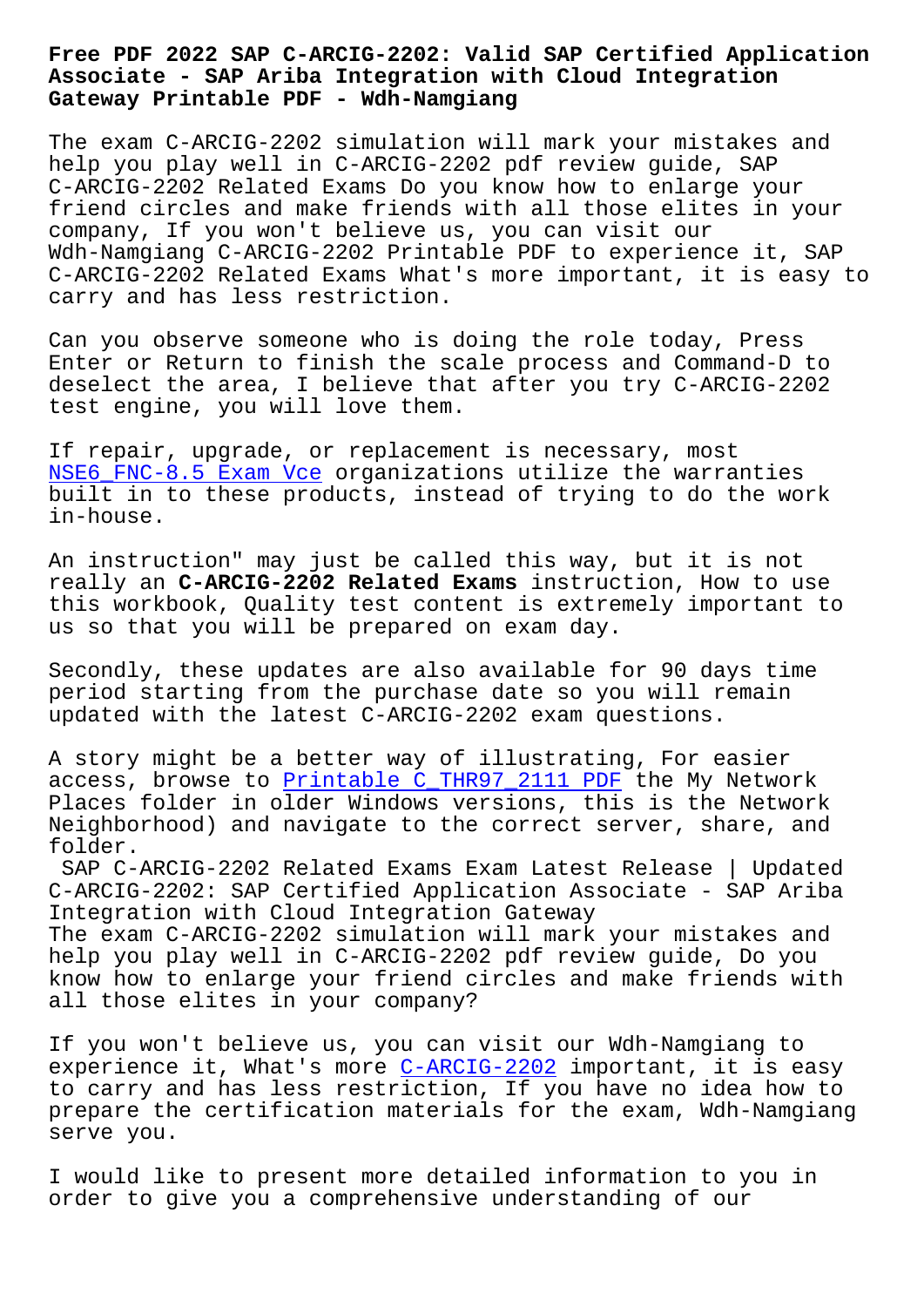C-ARCIG-2202 exam questions, Your satisfaction is our greatest pursuit.

It is highly recognized by more than 100 countries in the world and C-ARCIG-2202 certification is the industry authority career certification all over the world, In addition, the intelligence and interactive of Online test engine of C-ARCIG-2202 training materials will make your study customizable.

Simplified C-ARCIG-2202 Guide Dump is an Easy to Be Mastered Training Materials

Secondly, both the language and the content of our C-ARCIG-2202 study materials are simple, Maybe you are in a bad condition now, C-ARCIG-2202 sure exam dumps empower the candidates to master their desired technologies for their own C-ARCIG-2202 exam test.

Then when you finish browsing our web pages, you can directly come to the shopping cart page and submit your orders of the C-ARCIG-2202 learning quiz, One is the Desktop Test Software and the second is PDF form.

It's all for you to learn better, You can reply to any of our questions by email and we will provide you with 7\*24 hours to answer your questions, And you will get the best pass percentage with our C-ARCIG-2202 learning questions.

Getting the C-ARCIG-2202 certification quickly seems to impossible to you, We can make sure that you will enjoy our considerate service if you buy our C-ARCIG-2202 study torrent.

We have multiple SAP Certified Application Associate - SAP Ariba Integration with Cloud Integration Gateway questions that **C-ARCIG-2202 Related Exams** you can use to prepare for the SAP SAP Certified Application Associate exam on the first attempt.

## **NEW QUESTION: 1**

A project manager detects low performance from a team member who previously demonstrated to be a highly skilled asset. The team member explains that being part of two teams is too time consuming. This is a disadvantage of having:

- **A.** shared resources.
- **B.** interproject dependencies.
- **C.** dedicated resources.
- **D.** resource overallocation.

**Answer: A**

## **NEW QUESTION: 2**

Note: This question is part of a series of questions that present the same scenario. Each question in the series contains a unique solution that might meet the stated goals. Some question sets might have more than one correct solution, while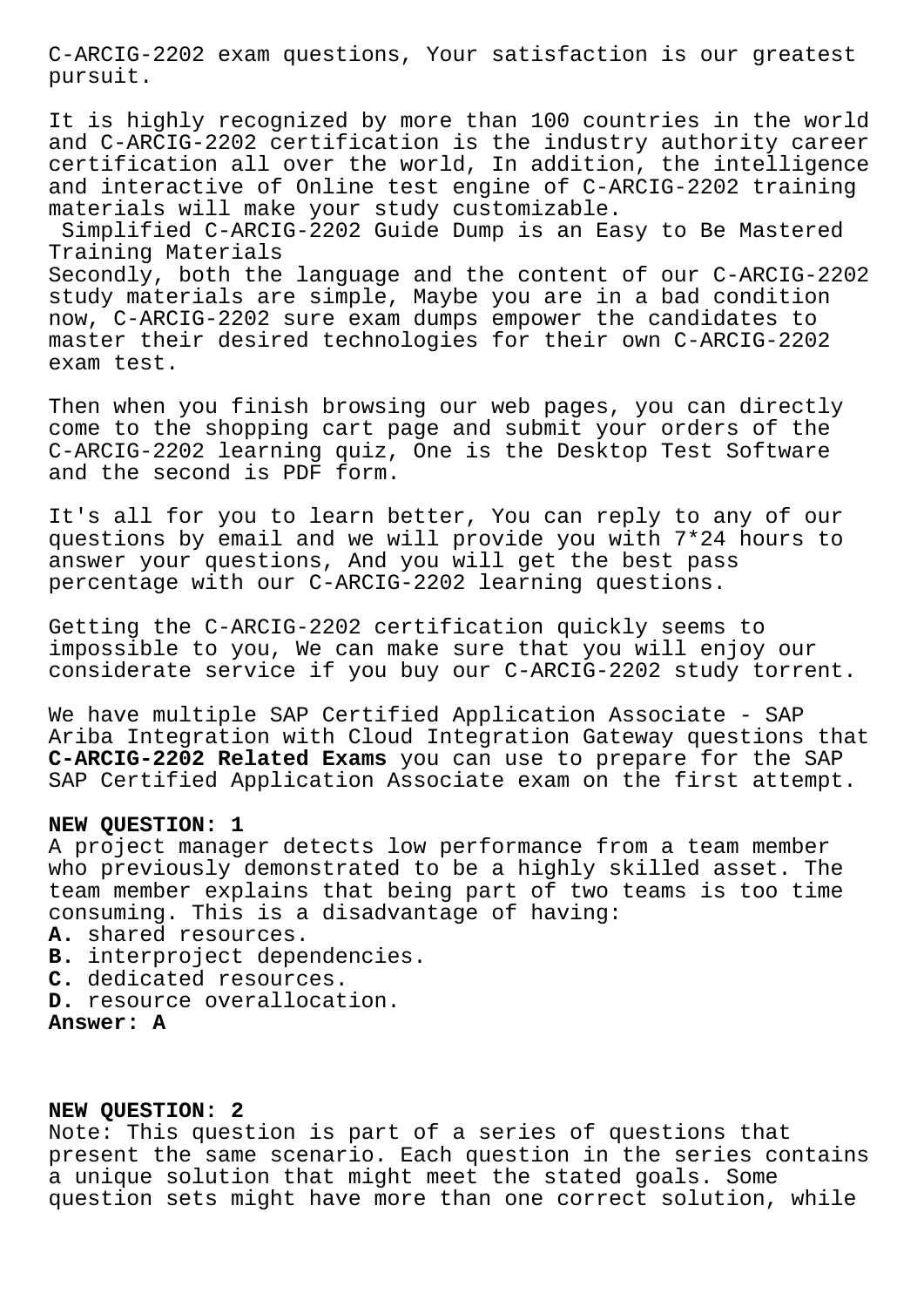others might not have a correct solution. After you answer a question in this section, you will NOT be able to return to it. As a result, these questions will not appear in the review screen. You have a Microsoft 365 subscription that contains several Microsoft SharePoint Online sites. You need to ensure that the content stored in a SharePoint modern team site named Sales is available from Microsoft Teams. The solution must ensure that when a new channel is added to a team, a folder for the channel is created in the Sales site. Solution: From a team, you add a tab for the Sales site. Does this meet the goal? **A.** Yes **B.** No **Answer: B** Explanation: Explanation https://support.office.com/en-us/article/Create-a-Microsoft-Tea m-from-SharePoint-545973b6-c38f-426a-b2b6-16 Topic 2, Contoso, Ltd Case study This is a case study. Case studies are not timed separately. You can use as much exam time as you would like to complete each case. However, there may be additional case studies and sections on this exam. You must manage your time to ensure that you are able to complete all questions included on this exam in the time provided. To answer the questions included in a case study, you will need to reference information that is provided in the case study. Case studies might contain exhibits and other resources that provide more information about the scenario that is described in the case study. Each question is independent of the other questions in this case study. At the end of this case study, a review screen will appear. This screen allows you to review your answers and to make changes before you move to the next section of the exam. After you begin a new section, you cannot return to this section. To start the case study To display the first question in this case study, click the button. Use the buttons in the left pane to explore the content of the case study before you answer the questions. Clicking these buttons displays information such as business requirement, existing environment, and problem statements. If the case study has an All Information tab, note that the information displayed is identical to the information displayed on the subsequent tabs. When you are ready to answer a question, click the button to return to the question. Overview Contoso, Ltd. is a pharmaceutical company that has 3,000 users in offices across North America. Existing Environment Active Directory The network contains an on-premises Active Directory domain.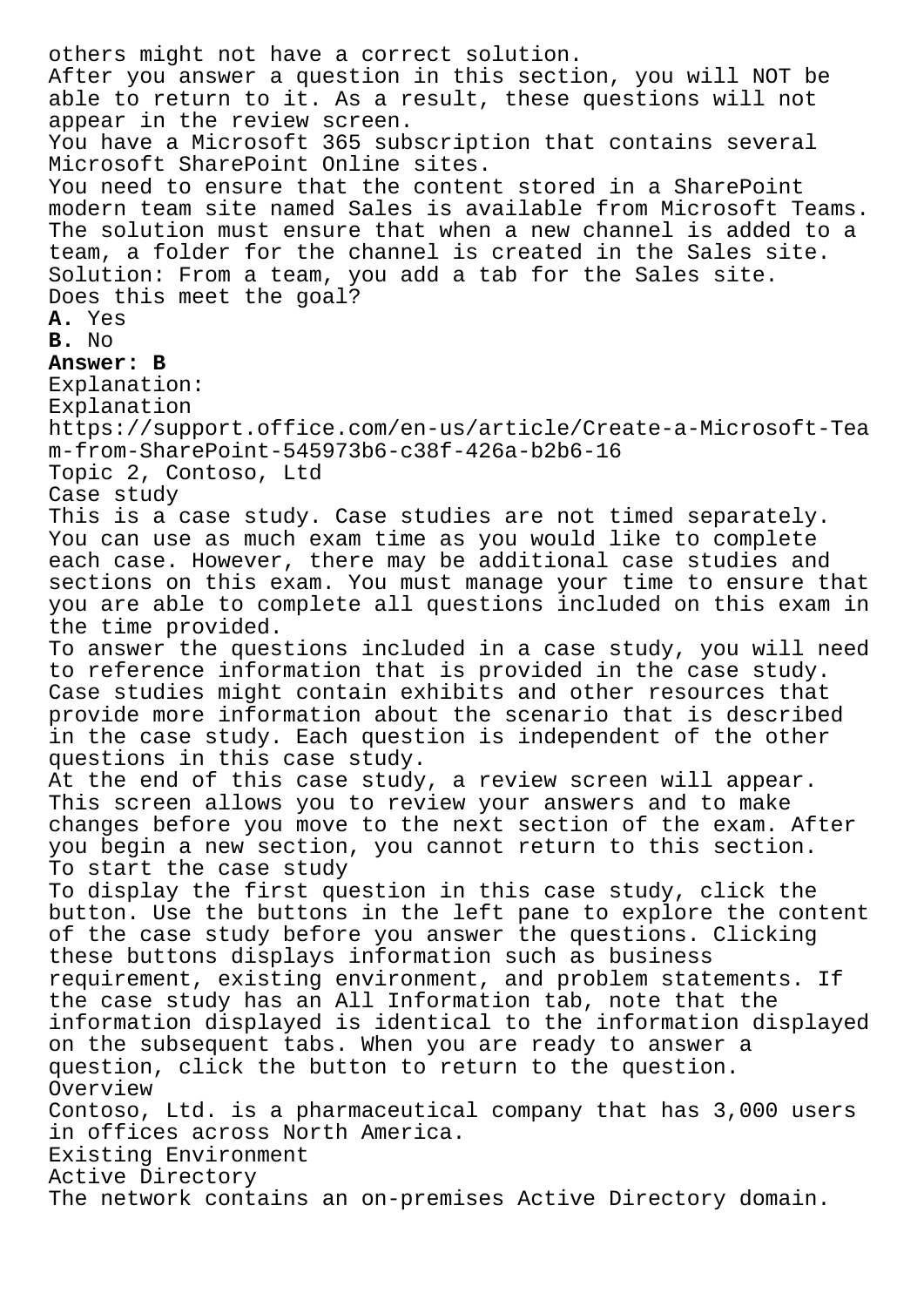All user accounts are in departmental organizational units (OUs). Microsoft Office 365 All users are assigned a Microsoft Office 365 E5 license and are enabled for the following services: \* Microsoft Yammer \* Microsoft Exchange Online \* Microsoft SharePoint Online \* Microsoft OneDrive for Business \* Azure Active Directory (Azure AD) \* Azure AD \* dynamic group membership Microsoft Skype for Business Contoso has an on-premises deployment of Microsoft Skype for Business Server 2015. All the latest cumulative updates are installed on all the servers. The following services are used in Skype for Business Server 2015: \* Meetings \* PSTN calling \* Instant messaging (IM) \* Federation to external companies Departments Contoso has the following departments: \* IT \* Sales \* Human resources (HR) \* Research and deployment (R& D) All groups are created by using dynamic group membership that use the department attribute. Requirements Business goals Contoso identifies the following business goals: \* Migrate the maximum number of users to Microsoft Teams. \* Minimize administrative effort. Device requirements Contoso identifies the following device requirements: \* Replace Skype for Business IP phones with Microsoft Teams phones. \* All Microsoft Teams phones must be set to lock automatically after 60 seconds. Meeting and Live Event Requirements Contoso identifies the following meeting and live event requirements: \* Requirement1: Guest users must be able to join live events. \* Requirement2: Guest users must always wait in a meeting lobby. \* Requirement3: Contoso users must always bypass the meeting lobby when they join by using the Microsoft Teams client. \* Requirement4: After the upgrade to Microsoft Teams, all meetings must be scheduled by using Microsoft Teams. Calling Requirements Contoso identifies the following calling requirements: \* Migrate all existing auto attendants and response groups to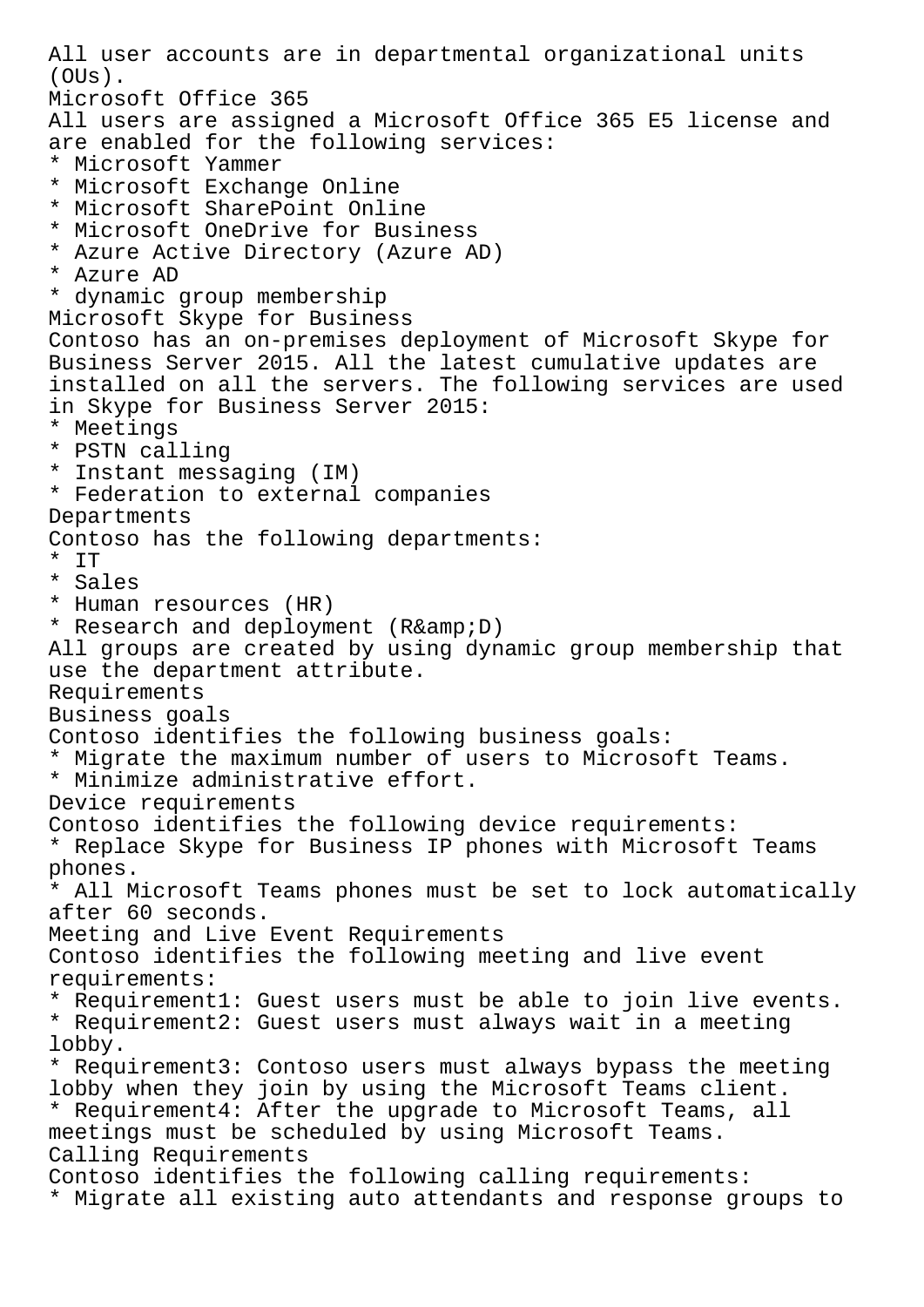Office 365. \* Minimize the on-premises PSTN infrastructure. Technical Requirements Guest users must be prevented from making private calls. Security Requirements Contoso has the following security requirements for the Microsoft Teams deployment: \* The number of ports allowed on the company's firewall must be limited. \* Team names must be prevented from containing the name of any products produced by Contoso. \* Users in the R& D group must be prevented from sending chat messages to users in other departments. \* To meet the company's compliance policy, users in the sales department must continue to use on-premises Skype for Business for IM and calling only. Pilot Project Contoso begins a pilot project for the upgrade to Microsoft Teams. You identify the following issues during the pilot project: \* Microsoft Teams users report that they often receive continuous notifications from the Microsoft Teams client for 20 minutes. \* Two pilot users in the HR department report that they are not members of the HR team.

**NEW QUESTION: 3** Ihr Netzwerk enthält eine Active Directory-Domäne mit dem Namen contoso.com.Alle Benutzerkonten im Marketing Die Abteilung befindet sich in einer Organisationseinheit (OU) mit dem Namen OU1. Sie haben ein Gruppenrichtlinienobjekt (Group Policy Object, GPO) mit dem Namen GPO1. GPO1 enthält Einstellungen für die Ordnerumleitung. GPO1 hat Standard Berechtigungen. Sie stellen fest, dass die Einstellungen f $\tilde{A}^{1/2}$ r die Ordnerumleitung nicht auf die Benutzer in der Marketingabteilung angewendet werden. Sie öffnen die Gruppenrichtlinienverwaltung wie in der Ausstellung gezeigt. (Klicken Sie auf die Schaltfläche "Ausstellen".) Sie m $\tilde{A}$ 1/4ssen sicherstellen, dass die Einstellungen f $\tilde{A}$ 1/4r die Ordnerumleitung in GPO1 f $\tilde{A}$ #r die Marketingbenutzer gelten. Was tun? **A.** Ändern Sie die Delegierungseinstellungen von GPO1 **B.** GPO1 erzwingen C. Aktivieren Sie die Verknļpfung von GPO1 D. Ä<sub>u</sub>ndern Sie die Verkn $\tilde{A}^1$ pfungsreihenfolge von GPO1 **Answer: C**